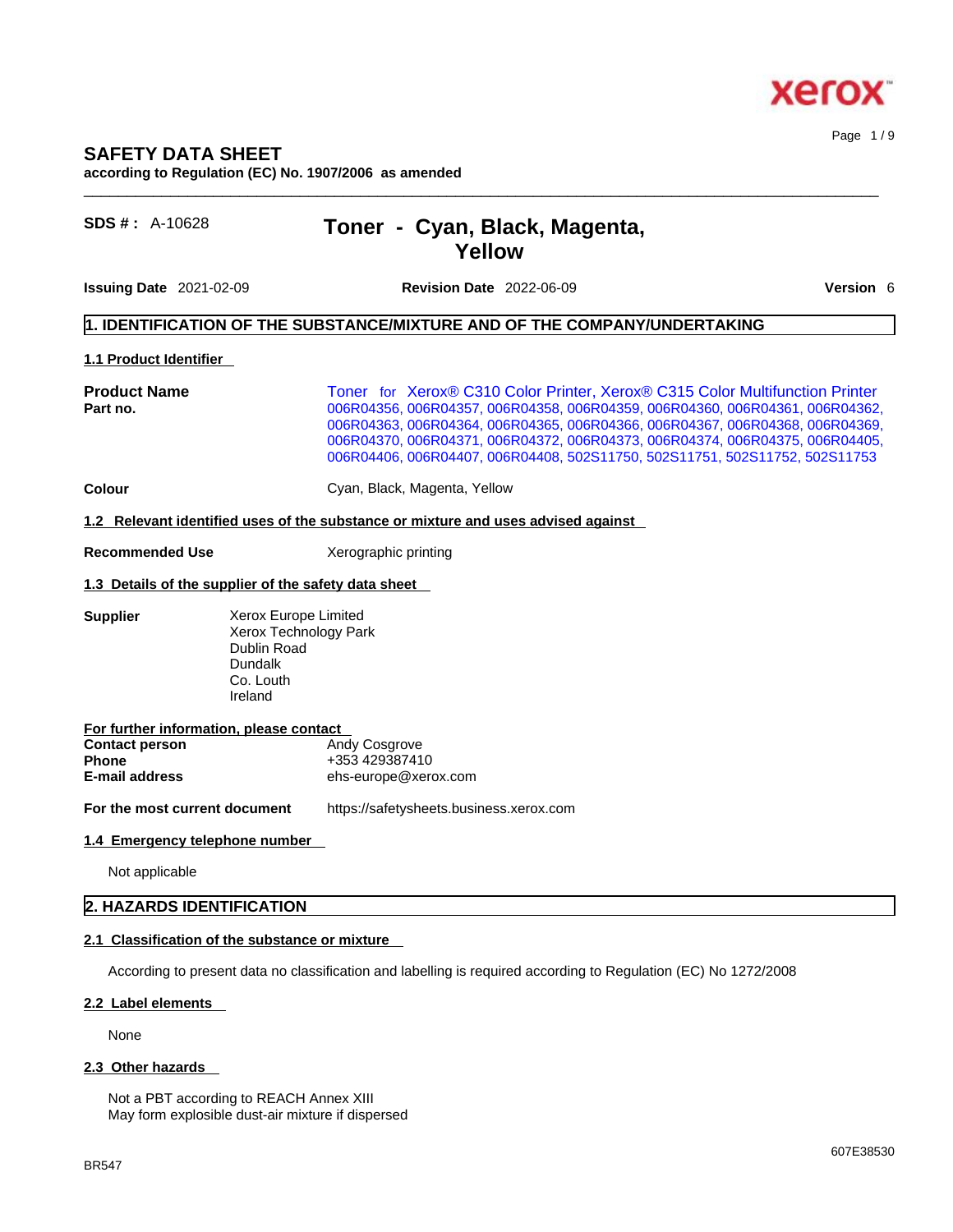**Xerox** 

# **SDS # :** A-10628 **Toner - Cyan, Black, Magenta, Yellow**

 $\_$  ,  $\_$  ,  $\_$  ,  $\_$  ,  $\_$  ,  $\_$  ,  $\_$  ,  $\_$  ,  $\_$  ,  $\_$  ,  $\_$  ,  $\_$  ,  $\_$  ,  $\_$  ,  $\_$  ,  $\_$  ,  $\_$  ,  $\_$  ,  $\_$  ,  $\_$  ,  $\_$  ,  $\_$  ,  $\_$  ,  $\_$  ,  $\_$  ,  $\_$  ,  $\_$  ,  $\_$  ,  $\_$  ,  $\_$  ,  $\_$  ,  $\_$  ,  $\_$  ,  $\_$  ,  $\_$  ,  $\_$  ,  $\_$  ,

**Issuing Date** 2021-02-09 **Revision Date** 2022-06-09 **Version** 6

 $\_$  ,  $\_$  ,  $\_$  ,  $\_$  ,  $\_$  ,  $\_$  ,  $\_$  ,  $\_$  ,  $\_$  ,  $\_$  ,  $\_$  ,  $\_$  ,  $\_$  ,  $\_$  ,  $\_$  ,  $\_$  ,  $\_$  ,  $\_$  ,  $\_$  ,  $\_$  ,  $\_$  ,  $\_$  ,  $\_$  ,  $\_$  ,  $\_$  ,  $\_$  ,  $\_$  ,  $\_$  ,  $\_$  ,  $\_$  ,  $\_$  ,  $\_$  ,  $\_$  ,  $\_$  ,  $\_$  ,  $\_$  ,  $\_$  ,

# **3. COMPOSITION/INFORMATION ON INGREDIENTS**

# **3.2 Mixtures**

| <b>Chemical Name</b>  | Weight % | CAS No.     | <b>EC-No</b> | Classification (Req.)<br>1272/2008) | Hazard<br><b>Statements</b> | <b>REACH Registration</b><br><b>Number</b> |
|-----------------------|----------|-------------|--------------|-------------------------------------|-----------------------------|--------------------------------------------|
| Polvester resin       | 75-85    | Proprietary | Not listed   | $- -$                               | $-$                         | $-$                                        |
| Magenta pigment       | $0 - 15$ | Proprietary | Listed       | $- -$                               | $\sim$                      | 01-2119456804-33-XXXX                      |
| Cyan Pigment          | $0 - 10$ | Proprietary | Listed       | $- -$                               | $- -$                       |                                            |
| Carbon black          | $0 - 10$ | 1333-86-4   | 215-609-9    | $- -$                               | $\sim$                      | 01-2119384822-32-0065                      |
| <b>Yellow Pigment</b> | $0 - 10$ | Proprietary | Listed       | $- -$                               | $\sim$ $\sim$               | $- -$                                      |
| Titanium dioxide      |          | 13463-67-7  | 236-675-5    | Carc (Inhal) 2                      | H <sub>351</sub>            | $- -$                                      |

#### **Full text of H- statements: see section 16 Note**

"--" indicates no classification or hazard statements apply.

Components marked as "Not Listed" are exempt from registration.

Where no REACH registration number is listed, it is considered confidential to the Only Representative.

# **4. FIRST AID MEASURES**

#### **4.1 Description of first aid measures**

| <b>General advice</b> | For external use only. When symptoms persist or in all cases of doubt seek medical advice.<br>Show this safety data sheet to the doctor in attendance. |
|-----------------------|--------------------------------------------------------------------------------------------------------------------------------------------------------|
| Eye contact           | Immediately flush with plenty of water. After initial flushing, remove any contact lenses and<br>continue flushing for at least 15 minutes             |
| <b>Skin contact</b>   | Wash skin with soap and water                                                                                                                          |
| <b>Inhalation</b>     | Move to fresh air                                                                                                                                      |
| Ingestion             | Rinse mouth with water and afterwards drink plenty of water or milk                                                                                    |

#### **4.2 Most important symptoms and effects, both acute and delayed**

| <b>Acute toxicity</b>   |                                                       |  |
|-------------------------|-------------------------------------------------------|--|
| Eyes                    | No known effect                                       |  |
| <b>Skin</b>             | No known effect                                       |  |
| <b>Inhalation</b>       | No known effect                                       |  |
| Ingestion               | No known effect                                       |  |
| <b>Chronic effects</b>  |                                                       |  |
| <b>Chronic toxicity</b> | No known effects under normal use conditions          |  |
| <b>Main symptoms</b>    | Overexposure may cause:                               |  |
|                         | mild respiratory irritation similar to nuisance dust. |  |

#### **4.3 Indication of immediate medical attention and special treatment needed**

| <b>Protection of first-aiders</b> | No special protective equipment required |
|-----------------------------------|------------------------------------------|
| Notes to physician                | Treat symptomatically                    |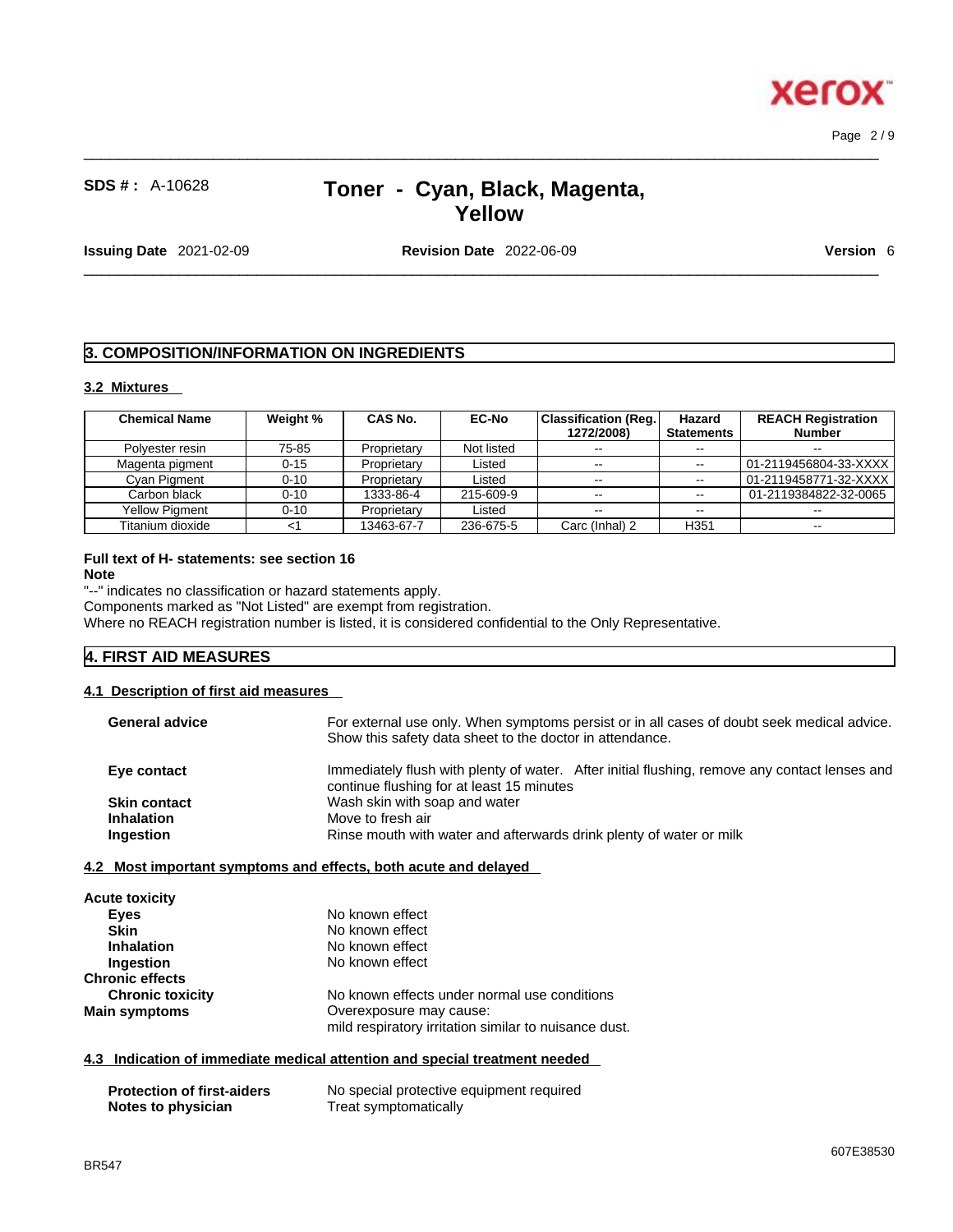Page 3 / 9

xerc

# **SDS # :** A-10628 **Toner - Cyan, Black, Magenta, Yellow**

 $\_$  ,  $\_$  ,  $\_$  ,  $\_$  ,  $\_$  ,  $\_$  ,  $\_$  ,  $\_$  ,  $\_$  ,  $\_$  ,  $\_$  ,  $\_$  ,  $\_$  ,  $\_$  ,  $\_$  ,  $\_$  ,  $\_$  ,  $\_$  ,  $\_$  ,  $\_$  ,  $\_$  ,  $\_$  ,  $\_$  ,  $\_$  ,  $\_$  ,  $\_$  ,  $\_$  ,  $\_$  ,  $\_$  ,  $\_$  ,  $\_$  ,  $\_$  ,  $\_$  ,  $\_$  ,  $\_$  ,  $\_$  ,  $\_$  ,

**Issuing Date** 2021-02-09 **Revision Date** 2022-06-09 **Version** 6

 $\_$  ,  $\_$  ,  $\_$  ,  $\_$  ,  $\_$  ,  $\_$  ,  $\_$  ,  $\_$  ,  $\_$  ,  $\_$  ,  $\_$  ,  $\_$  ,  $\_$  ,  $\_$  ,  $\_$  ,  $\_$  ,  $\_$  ,  $\_$  ,  $\_$  ,  $\_$  ,  $\_$  ,  $\_$  ,  $\_$  ,  $\_$  ,  $\_$  ,  $\_$  ,  $\_$  ,  $\_$  ,  $\_$  ,  $\_$  ,  $\_$  ,  $\_$  ,  $\_$  ,  $\_$  ,  $\_$  ,  $\_$  ,  $\_$  ,

#### **5. FIREFIGHTING MEASURES**

#### **5.1 Extinguishing media**

**Suitable extinguishing media** Use water spray or fog; do not use straight streams, Foam

**Unsuitable extinguishing media** Do not use a solid water stream as it may scatterand spread fire

#### **5.2 Special hazards arising from the substance or mixture**

Fine dust dispersed in air, in sufficient concentrations, and in the presence of an ignition source is a potential dust explosion hazard

#### **Hazardous combustion products**

Hazardous decomposition products due to incomplete combustion. Carbon oxides Nitrogen oxides (NOx)

#### **5.3 Advice for fire-fighters**

In the event of fire and/or explosion do not breathe fumes. Wear fire/flame resistant/retardant clothing. Use self-contained pressure-demand breathing apparatus if needed to prevent exposure to smoke or airborne toxins. Wear self-contained breathing apparatus and protective suit.

#### **Other information**

| Flammability | Not flammable  |
|--------------|----------------|
| Flash point  | Not applicable |

# **6. ACCIDENTAL RELEASE MEASURES**

#### **6.1 Personal precautions, protective equipment and emergency procedures**

Avoid breathing dust

#### **6.2 Environmental precautions**

Although toner is not an aquatic toxin, microplastics may be a physical hazard to aquatic life and should not be allowed to enter drains, sewers, or waterways

# **6.3 Methods and material for containment and cleaning up**

| <b>Methods for containment</b> | Prevent dust cloud                                                                |
|--------------------------------|-----------------------------------------------------------------------------------|
| Methods for cleaning up        | Use a vacuum cleaner to remove excess, then wash with COLD water. Hot water fuses |
|                                | the toner making it difficult to remove                                           |

#### **6.4 Reference to other sections**

See section 12 for additional ecological information See Section 13 for additional information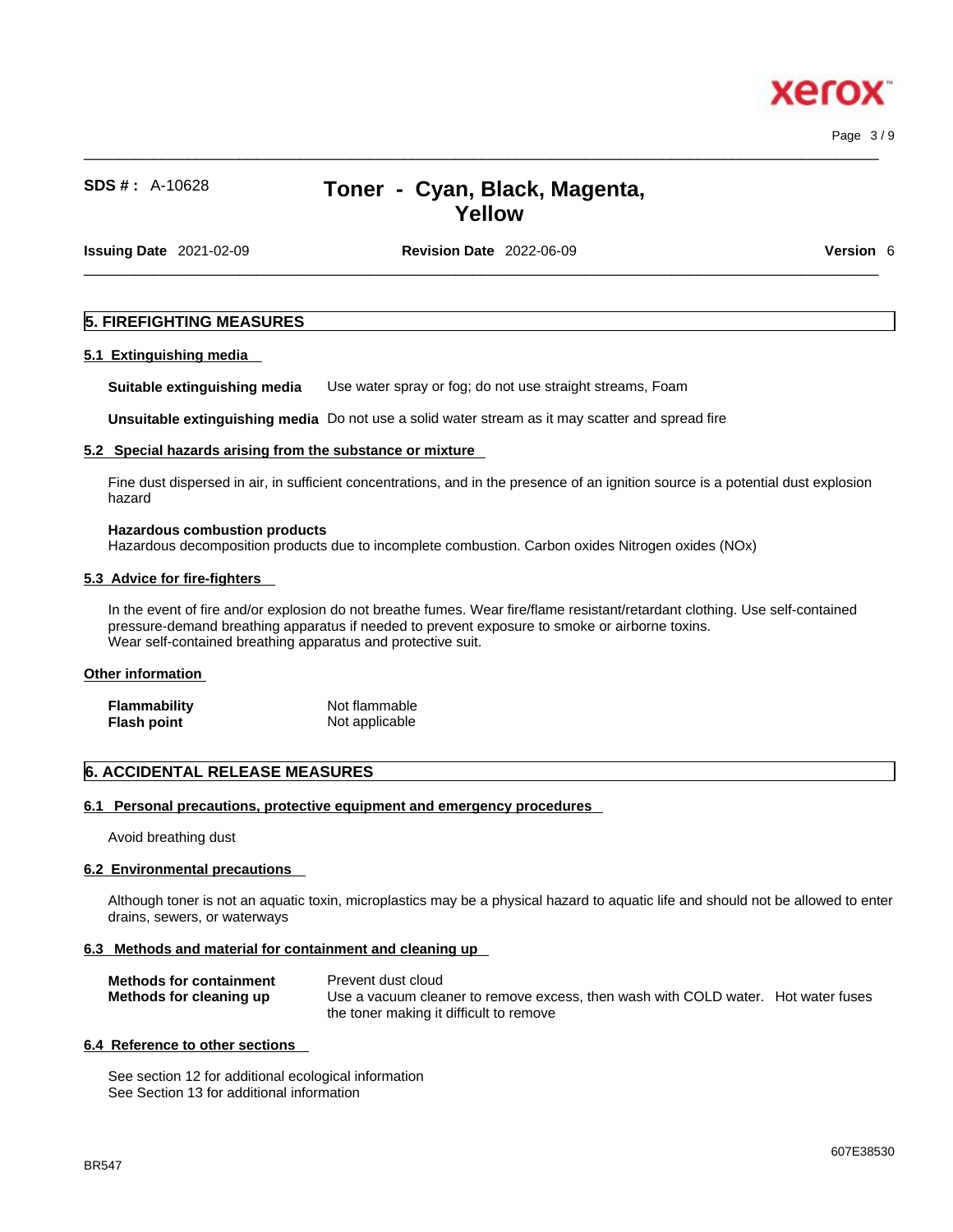xero

# **SDS # :** A-10628 **Toner - Cyan, Black, Magenta, Yellow**

 $\_$  ,  $\_$  ,  $\_$  ,  $\_$  ,  $\_$  ,  $\_$  ,  $\_$  ,  $\_$  ,  $\_$  ,  $\_$  ,  $\_$  ,  $\_$  ,  $\_$  ,  $\_$  ,  $\_$  ,  $\_$  ,  $\_$  ,  $\_$  ,  $\_$  ,  $\_$  ,  $\_$  ,  $\_$  ,  $\_$  ,  $\_$  ,  $\_$  ,  $\_$  ,  $\_$  ,  $\_$  ,  $\_$  ,  $\_$  ,  $\_$  ,  $\_$  ,  $\_$  ,  $\_$  ,  $\_$  ,  $\_$  ,  $\_$  ,

**Issuing Date** 2021-02-09 **Revision Date** 2022-06-09 **Version** 6

 $\_$  ,  $\_$  ,  $\_$  ,  $\_$  ,  $\_$  ,  $\_$  ,  $\_$  ,  $\_$  ,  $\_$  ,  $\_$  ,  $\_$  ,  $\_$  ,  $\_$  ,  $\_$  ,  $\_$  ,  $\_$  ,  $\_$  ,  $\_$  ,  $\_$  ,  $\_$  ,  $\_$  ,  $\_$  ,  $\_$  ,  $\_$  ,  $\_$  ,  $\_$  ,  $\_$  ,  $\_$  ,  $\_$  ,  $\_$  ,  $\_$  ,  $\_$  ,  $\_$  ,  $\_$  ,  $\_$  ,  $\_$  ,  $\_$  ,

# **7. HANDLING AND STORAGE**

## **7.1 Precautions for safe handling**

Handle in accordance with good industrial hygiene and safety practice, Avoid dust accumulation in enclosed space, Prevent dust cloud

**Hygiene measures** None under normal use conditions

#### **7.2 Conditions for safe storage, including any incompatibilities**

Keep container tightly closed in a dry and well-ventilated place, Store at room temperature

#### **7.3 Specific end uses**

Xerographic printing

# **8. EXPOSURE CONTROLS/PERSONAL PROTECTION**

**8.1 Control parameters** 

| <b>Xerox Exposure Limit</b> | $2.5 \text{ mg/m}^3$ (total dust)      |
|-----------------------------|----------------------------------------|
| <b>Xerox Exposure Limit</b> | $0.4 \text{ mg/m}^3$ (respirable dust) |

**8.2 Exposure controls** 

**Engineering measures** None under normal use conditions

**Personal protective equipment** 

| Eye/face protection           | No special protective equipment required |
|-------------------------------|------------------------------------------|
| <b>Hand protection</b>        | No special protective equipment required |
| Skin and body protection      | No special protective equipment required |
| <b>Respiratory protection</b> | No special protective equipment required |
| <b>Thermal hazards</b>        | None under normal processing             |
|                               |                                          |

**Environmental Exposure Controls Environmental Exposure Controls** 

Keep out of drains, sewers, ditches and waterways

# **9. PHYSICAL AND CHEMICAL PROPERTIES**

#### **9.1 Information on basic physical and chemical properties**

| Appearance<br><b>Physical state</b><br><b>Colour</b> | Powder<br>Solid<br>Cyan, Black, Magenta, Yellow | Odour<br><b>Odour threshold</b><br>рH | Faint<br>Not applicable<br>Not applicable |  |
|------------------------------------------------------|-------------------------------------------------|---------------------------------------|-------------------------------------------|--|
| <b>Flash point</b>                                   | Not applicable                                  |                                       |                                           |  |
| <b>Melting / Freezing Point</b>                      | Not applicable                                  |                                       |                                           |  |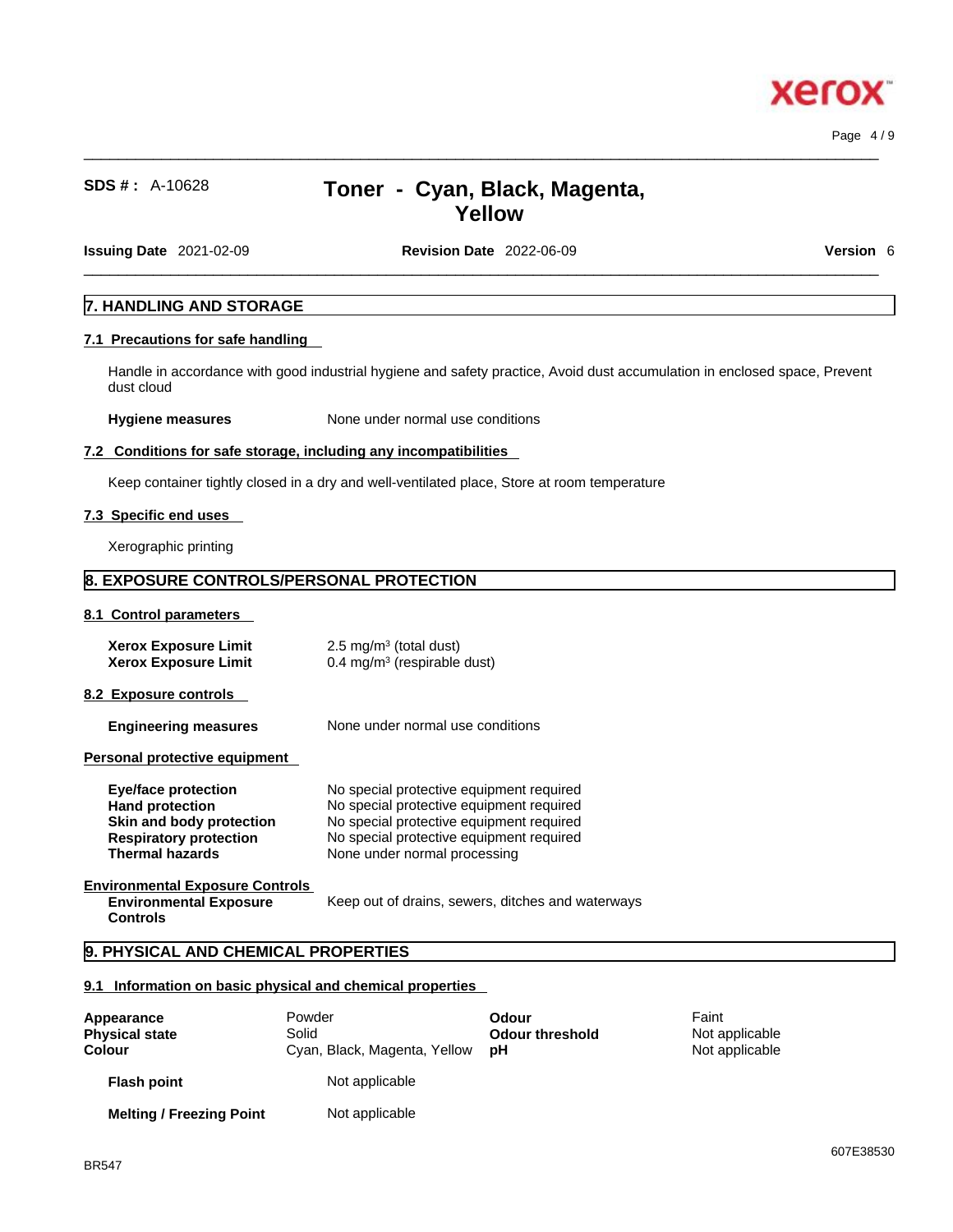# $\_$  ,  $\_$  ,  $\_$  ,  $\_$  ,  $\_$  ,  $\_$  ,  $\_$  ,  $\_$  ,  $\_$  ,  $\_$  ,  $\_$  ,  $\_$  ,  $\_$  ,  $\_$  ,  $\_$  ,  $\_$  ,  $\_$  ,  $\_$  ,  $\_$  ,  $\_$  ,  $\_$  ,  $\_$  ,  $\_$  ,  $\_$  ,  $\_$  ,  $\_$  ,  $\_$  ,  $\_$  ,  $\_$  ,  $\_$  ,  $\_$  ,  $\_$  ,  $\_$  ,  $\_$  ,  $\_$  ,  $\_$  ,  $\_$  , **Issuing Date** 2021-02-09 **Revision Date** 2022-06-09 **Version** 6 **Boiling point/boiling range** Not applicable<br> **Softening point**  $49 - 60 °C$  / **Softening point** 49 - 60 °C / 120 - 140 °F **Evaporation rate Reserve Show Not applicable**<br> **Flammability Not flammable Flammability**<br>**Flammability Limits in Air** Not applicable **Flammability Limits in Air Explosive Limits** No data available **Vapour pressure** Not applicable<br> **Vapour density** Not applicable **Vapour density Specific gravity** 1 - 2<br> **Water solubility** Negligible **Water solubility Partition coefficient** Not applicable<br> **Autoignition temperature** Not applicable **Autoignition temperature** Not applicable<br>**Decomposition temperature** Not determined **Decomposition temperature Viscosity Not applicable Explosive properties** Fine dust dispersed in air, in sufficient concentrations, and in the presence of an ignition source is a potential dust explosion hazard **Oxidising properties** Not applicable

**Yellow**

 $\_$  ,  $\_$  ,  $\_$  ,  $\_$  ,  $\_$  ,  $\_$  ,  $\_$  ,  $\_$  ,  $\_$  ,  $\_$  ,  $\_$  ,  $\_$  ,  $\_$  ,  $\_$  ,  $\_$  ,  $\_$  ,  $\_$  ,  $\_$  ,  $\_$  ,  $\_$  ,  $\_$  ,  $\_$  ,  $\_$  ,  $\_$  ,  $\_$  ,  $\_$  ,  $\_$  ,  $\_$  ,  $\_$  ,  $\_$  ,  $\_$  ,  $\_$  ,  $\_$  ,  $\_$  ,  $\_$  ,  $\_$  ,  $\_$  ,

#### **9.2 Other information**

None

### **10. STABILITY AND REACTIVITY**

#### **10.1 Reactivity**

No dangerous reaction known under conditions of normal use

#### **10.2 Chemical stability**

Stable under normal conditions

#### **10.3 Possibility of hazardous reactions**

| <b>Hazardous reactions</b> | None under normal processing            |
|----------------------------|-----------------------------------------|
| Hazardous polymerisation   | Hazardous polymerisation does not occur |

**SDS # :** A-10628 **Toner - Cyan, Black, Magenta,** 

#### **10.4 Conditions to avoid**

Prevent dust cloud, Fine dust dispersed in air, in sufficient concentrations, and in the presence of an ignition source is a potential dust explosion hazard

#### **10.5 Incompatible Materials**

None

#### **10.6 Hazardous decomposition products**

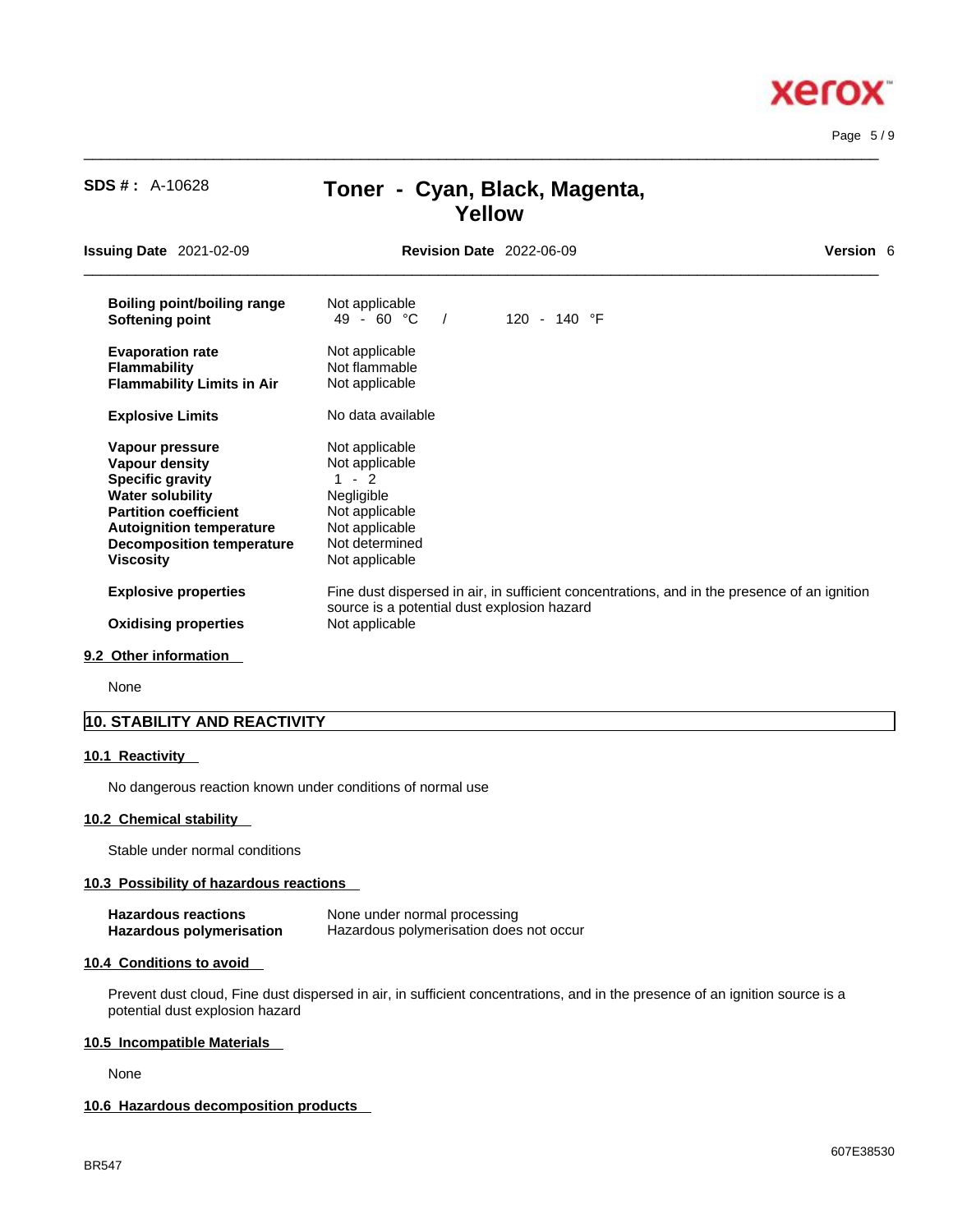Page 6 / 9

**xero** 

X.

# **SDS # :** A-10628 **Toner - Cyan, Black, Magenta,**

**Issuing Date** 2021-02-09 **Revision Date** 2022-06-09 **Version** 6

**Yellow**

 $\_$  ,  $\_$  ,  $\_$  ,  $\_$  ,  $\_$  ,  $\_$  ,  $\_$  ,  $\_$  ,  $\_$  ,  $\_$  ,  $\_$  ,  $\_$  ,  $\_$  ,  $\_$  ,  $\_$  ,  $\_$  ,  $\_$  ,  $\_$  ,  $\_$  ,  $\_$  ,  $\_$  ,  $\_$  ,  $\_$  ,  $\_$  ,  $\_$  ,  $\_$  ,  $\_$  ,  $\_$  ,  $\_$  ,  $\_$  ,  $\_$  ,  $\_$  ,  $\_$  ,  $\_$  ,  $\_$  ,  $\_$  ,  $\_$  ,

 $\_$  ,  $\_$  ,  $\_$  ,  $\_$  ,  $\_$  ,  $\_$  ,  $\_$  ,  $\_$  ,  $\_$  ,  $\_$  ,  $\_$  ,  $\_$  ,  $\_$  ,  $\_$  ,  $\_$  ,  $\_$  ,  $\_$  ,  $\_$  ,  $\_$  ,  $\_$  ,  $\_$  ,  $\_$  ,  $\_$  ,  $\_$  ,  $\_$  ,  $\_$  ,  $\_$  ,  $\_$  ,  $\_$  ,  $\_$  ,  $\_$  ,  $\_$  ,  $\_$  ,  $\_$  ,  $\_$  ,  $\_$  ,  $\_$  ,

None under normal use

**11. TOXICOLOGICAL INFORMATION**

| 11.1 Information on toxicological effects |                                                                                                                                                                                    |
|-------------------------------------------|------------------------------------------------------------------------------------------------------------------------------------------------------------------------------------|
| <b>Acute toxicity</b>                     |                                                                                                                                                                                    |
| Product Information                       |                                                                                                                                                                                    |
| <b>Irritation</b>                         | No skin irritation, No eye irritation                                                                                                                                              |
| Oral LD50                                 | $> 5$ g/kg (rat)                                                                                                                                                                   |
| Dermal LD50                               | $> 5$ g/kg (rabbit)                                                                                                                                                                |
| <b>LC50 Inhalation</b>                    | $> 5$ mg/L (rat, 4 hr)                                                                                                                                                             |
| <b>Chronic toxicity</b>                   |                                                                                                                                                                                    |
| Product Information                       |                                                                                                                                                                                    |
| <b>Chronic effects</b>                    | No known effects under normal use conditions                                                                                                                                       |
| Carcinogenicity                           | See "Other Information" in this section.                                                                                                                                           |
| <b>Other information</b>                  | The IARC (International Agency for Research on Cancer) has listed carbon black as                                                                                                  |
|                                           | "possibly carcinogenic to humans". However, Xerox has concluded that the presence of                                                                                               |
|                                           | carbon black in this mixture does not present a health hazard. The IARC classification is                                                                                          |
|                                           | based on studies evaluating pure, "free" carbon black. In contrast, toner is a formulation                                                                                         |
|                                           | composed of specially prepared polymer and a small amount of carbon black (or other                                                                                                |
|                                           | pigment). In the process of making toner, the small amount of carbon black becomes                                                                                                 |
|                                           | encapsulated within a matrix. Xeroxhas performed extensive testing of toner, including a                                                                                           |
|                                           | chronic bioassay (test for potential carcinogenicity). Exposure to toner did not produce                                                                                           |
|                                           | evidence of cancer in exposed animals. The results were submitted to regulatory agencies<br>and published extensively.                                                             |
|                                           |                                                                                                                                                                                    |
|                                           | The IARC (International Agency for Research on Cancer) has listed titanium dioxide as                                                                                              |
|                                           | "possibly carcinogenic to humans". However, Xerox has concluded that the presence of<br>titanium dioxide in this mixture does not present a health hazard. The IARC classification |
|                                           | is based on studies in rats using high concentrations of pure, unbound TiO2 particles of                                                                                           |
|                                           | respirable size. Epidemiological studies do not suggest a carcinogenic effects in humans.                                                                                          |
|                                           | In addition, the titanium dioxide in this mixture is encapsulated in a matrix or bound to the                                                                                      |
|                                           | surface of the toner.                                                                                                                                                              |
| Other toxic effects                       |                                                                                                                                                                                    |
| Product Information                       |                                                                                                                                                                                    |
| <b>Sensitisation</b>                      | No sensitisation responses were observed                                                                                                                                           |
| <b>Mutagenic effects</b>                  | Not mutagenic in AMES Test                                                                                                                                                         |
| <b>Reproductive toxicity</b>              | This product does not contain any known or suspected reproductive hazards                                                                                                          |
| <b>Target organ effects</b>               | None known                                                                                                                                                                         |
| Other adverse effects                     | None known                                                                                                                                                                         |
| <b>Aspiration Hazard</b>                  | Not applicable                                                                                                                                                                     |

### 11.2 Information on other hazards

**Endocrine disrupting properties** This product does not contain any known or suspected endocrine disruptors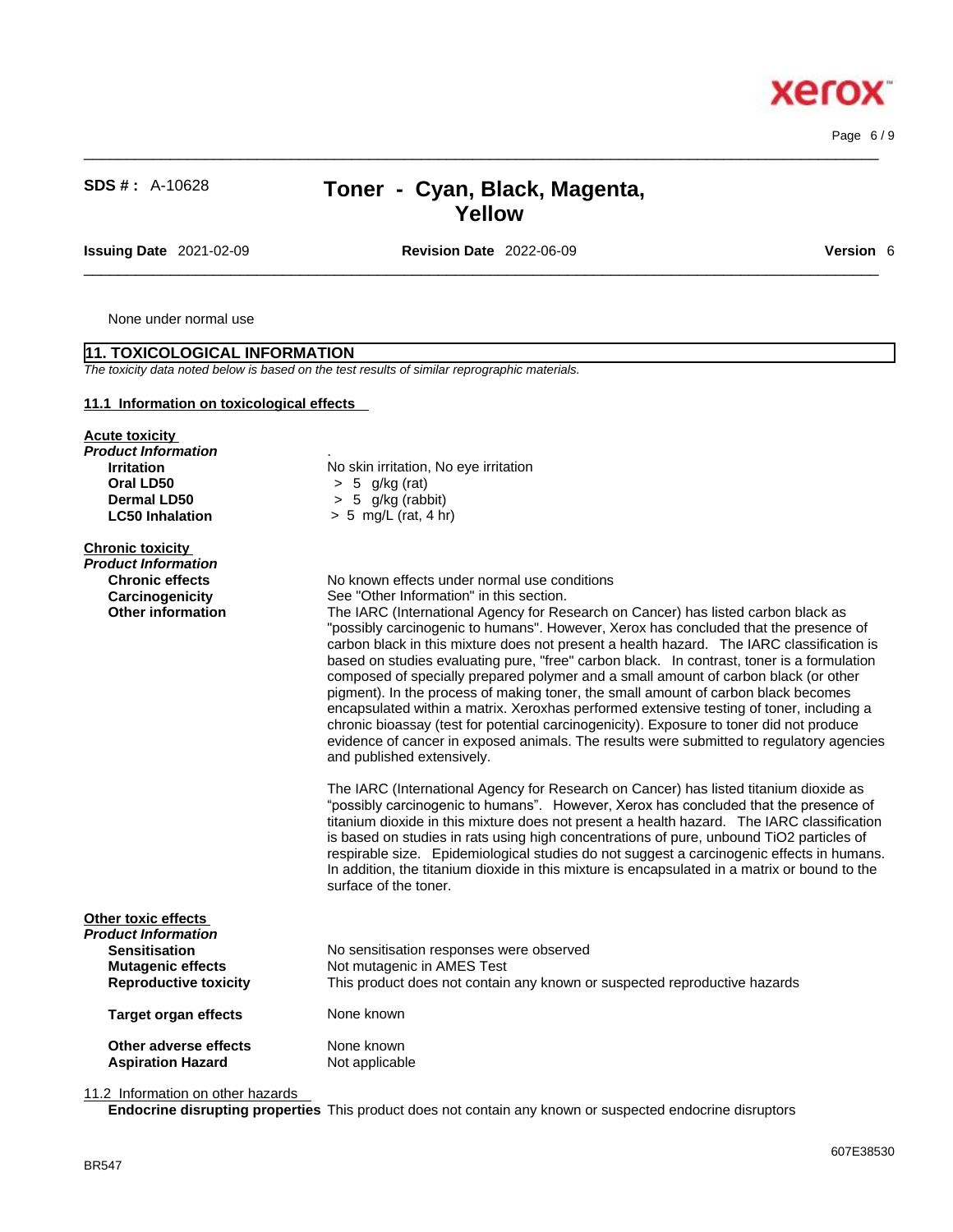xero

# **SDS # :** A-10628 **Toner - Cyan, Black, Magenta, Yellow**

 $\_$  ,  $\_$  ,  $\_$  ,  $\_$  ,  $\_$  ,  $\_$  ,  $\_$  ,  $\_$  ,  $\_$  ,  $\_$  ,  $\_$  ,  $\_$  ,  $\_$  ,  $\_$  ,  $\_$  ,  $\_$  ,  $\_$  ,  $\_$  ,  $\_$  ,  $\_$  ,  $\_$  ,  $\_$  ,  $\_$  ,  $\_$  ,  $\_$  ,  $\_$  ,  $\_$  ,  $\_$  ,  $\_$  ,  $\_$  ,  $\_$  ,  $\_$  ,  $\_$  ,  $\_$  ,  $\_$  ,  $\_$  ,  $\_$  ,

**Issuing Date** 2021-02-09 **Revision Date** 2022-06-09 **Version** 6

 $\_$  ,  $\_$  ,  $\_$  ,  $\_$  ,  $\_$  ,  $\_$  ,  $\_$  ,  $\_$  ,  $\_$  ,  $\_$  ,  $\_$  ,  $\_$  ,  $\_$  ,  $\_$  ,  $\_$  ,  $\_$  ,  $\_$  ,  $\_$  ,  $\_$  ,  $\_$  ,  $\_$  ,  $\_$  ,  $\_$  ,  $\_$  ,  $\_$  ,  $\_$  ,  $\_$  ,  $\_$  ,  $\_$  ,  $\_$  ,  $\_$  ,  $\_$  ,  $\_$  ,  $\_$  ,  $\_$  ,  $\_$  ,  $\_$  ,

### **12. ECOLOGICAL INFORMATION**

#### **12.1 Toxicity**

On available data, the mixture / preparation is not harmful to aquatic life

#### **12.2 Persistence and degradability**

Not readily biodegradable

#### **12.3 Bioaccumulative potential**

Bioaccumulation is unlikely

#### **12.4 Mobility in soil**

Insoluble in water

#### **12.5 Results of PBT and vPvB assessment**

Not a PBT according to REACH Annex XIII

#### **12.6 Endocrine disrupting properties**

This product does not contain any known or suspected endocrine disruptors

#### **12.7 Other adverse effects**

Although toner is not an aquatic toxin, microplastics may be a physical hazard to aquatic life and should not be allowed to enter drains, sewers, or waterways.

# **13. DISPOSAL CONSIDERATIONS 13.1 Waste treatment methods Waste Disposal Method** Can be landfilled or incinerated, when in compliance with local regulations If incineration is to be carried out, care must be exercised to prevent dust clouds forming. **EWC Waste Disposal No.** 08 03 18 **Other information** Although toner is not an aquatic toxin, microplastics may be a physical hazard to aquatic life

and should not be allowed to enter drains, sewers, or waterways.

#### **14. TRANSPORT INFORMATION**

# **14.1 UN/ID No**

Not regulated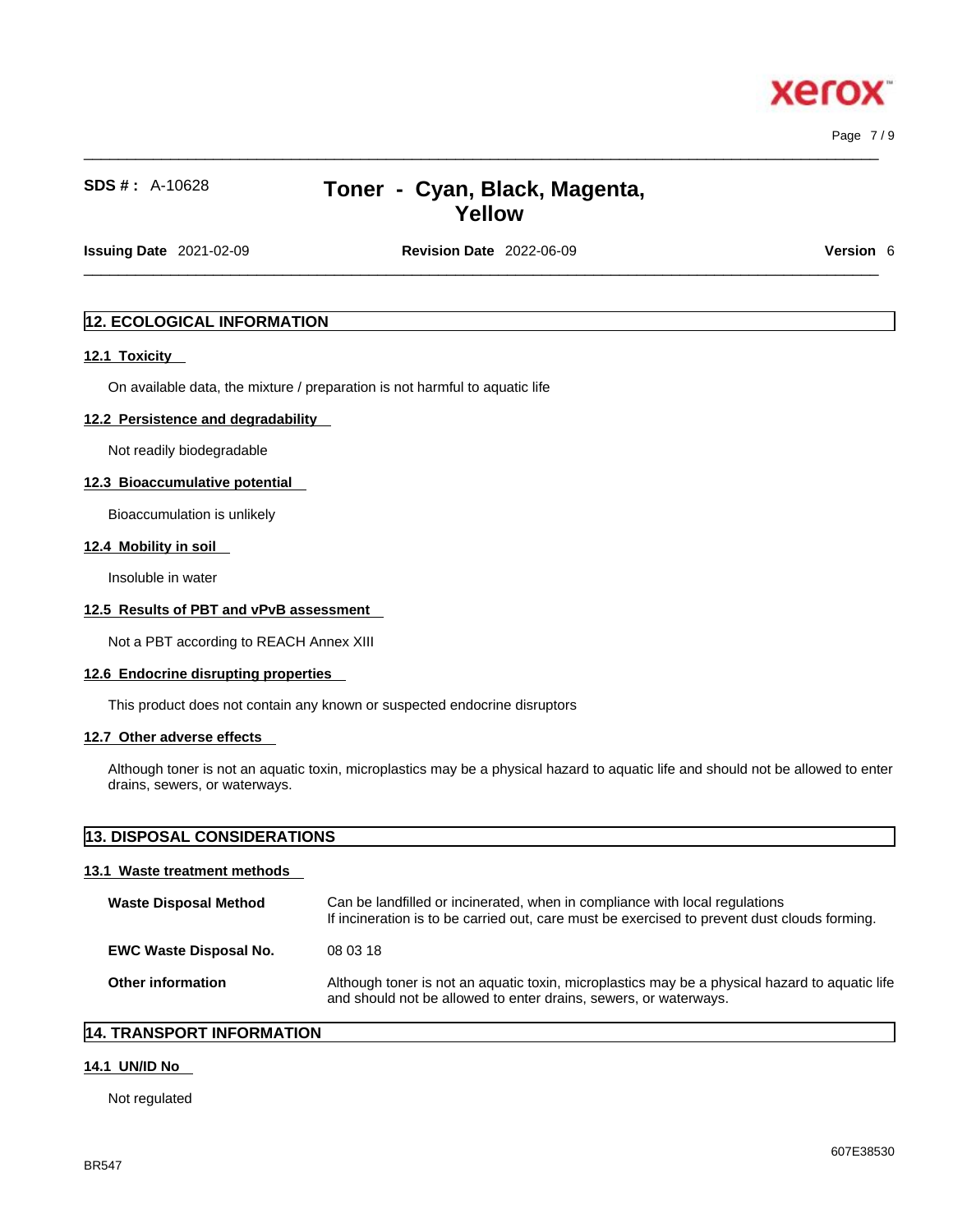xero

# **SDS # :** A-10628 **Toner - Cyan, Black, Magenta, Yellow**

 $\_$  ,  $\_$  ,  $\_$  ,  $\_$  ,  $\_$  ,  $\_$  ,  $\_$  ,  $\_$  ,  $\_$  ,  $\_$  ,  $\_$  ,  $\_$  ,  $\_$  ,  $\_$  ,  $\_$  ,  $\_$  ,  $\_$  ,  $\_$  ,  $\_$  ,  $\_$  ,  $\_$  ,  $\_$  ,  $\_$  ,  $\_$  ,  $\_$  ,  $\_$  ,  $\_$  ,  $\_$  ,  $\_$  ,  $\_$  ,  $\_$  ,  $\_$  ,  $\_$  ,  $\_$  ,  $\_$  ,  $\_$  ,  $\_$  ,

**Issuing Date** 2021-02-09 **Revision Date** 2022-06-09 **Version** 6

 $\_$  ,  $\_$  ,  $\_$  ,  $\_$  ,  $\_$  ,  $\_$  ,  $\_$  ,  $\_$  ,  $\_$  ,  $\_$  ,  $\_$  ,  $\_$  ,  $\_$  ,  $\_$  ,  $\_$  ,  $\_$  ,  $\_$  ,  $\_$  ,  $\_$  ,  $\_$  ,  $\_$  ,  $\_$  ,  $\_$  ,  $\_$  ,  $\_$  ,  $\_$  ,  $\_$  ,  $\_$  ,  $\_$  ,  $\_$  ,  $\_$  ,  $\_$  ,  $\_$  ,  $\_$  ,  $\_$  ,  $\_$  ,  $\_$  ,

#### **14.2 Proper shipping name**

Not regulated

#### **14.3 Transport hazard class(es)**

Not classified

#### **14.4 Packing Group**

Not applicable

#### **14.5 Environmental hazards**

Presents little or no hazard to the environment

#### **14.6 Special precautions for users**

No special precautions are needed in handling this material

#### **14.7 Transport in bulk according to MARPOL 73/78 and the IBC Code**

Not applicable

### **15. REGULATORY INFORMATION**

#### **15.1 Safety, health and environmental regulations/legislation specific for the substance or mixture**

According to present data no classification and labelling is required according to Regulation (EC) No 1272/2008

#### **15.2 Chemical Safety Assessment**

A chemical safety assessment according to regulation (EC) No. 1907/2006 is not required

### **16. OTHER INFORMATION**

**Issuing Date** 2021-02-09 **Revision Date** 2022-06-09 **Revision Note** (M)SDS sections updated, 3 **Full text of H-Statements referred to undersections 2 and 3** H351 - Suspected of causing cancer if inhaled

**This safety data sheet complies with the requirements of Regulation (EC) No. 1272/2008 as amended.**

#### **Disclaimer**

The information provided in this Safety Data Sheet is correct to the best of our knowledge, information and belief at the date of its publication. The information given is designed only as a guidance for safe handling, use, processing, storage, transportation, disposal and release and is not to be considered a warranty or quality specification. The information relates only to the specific material designated and may not be valid for such material used in